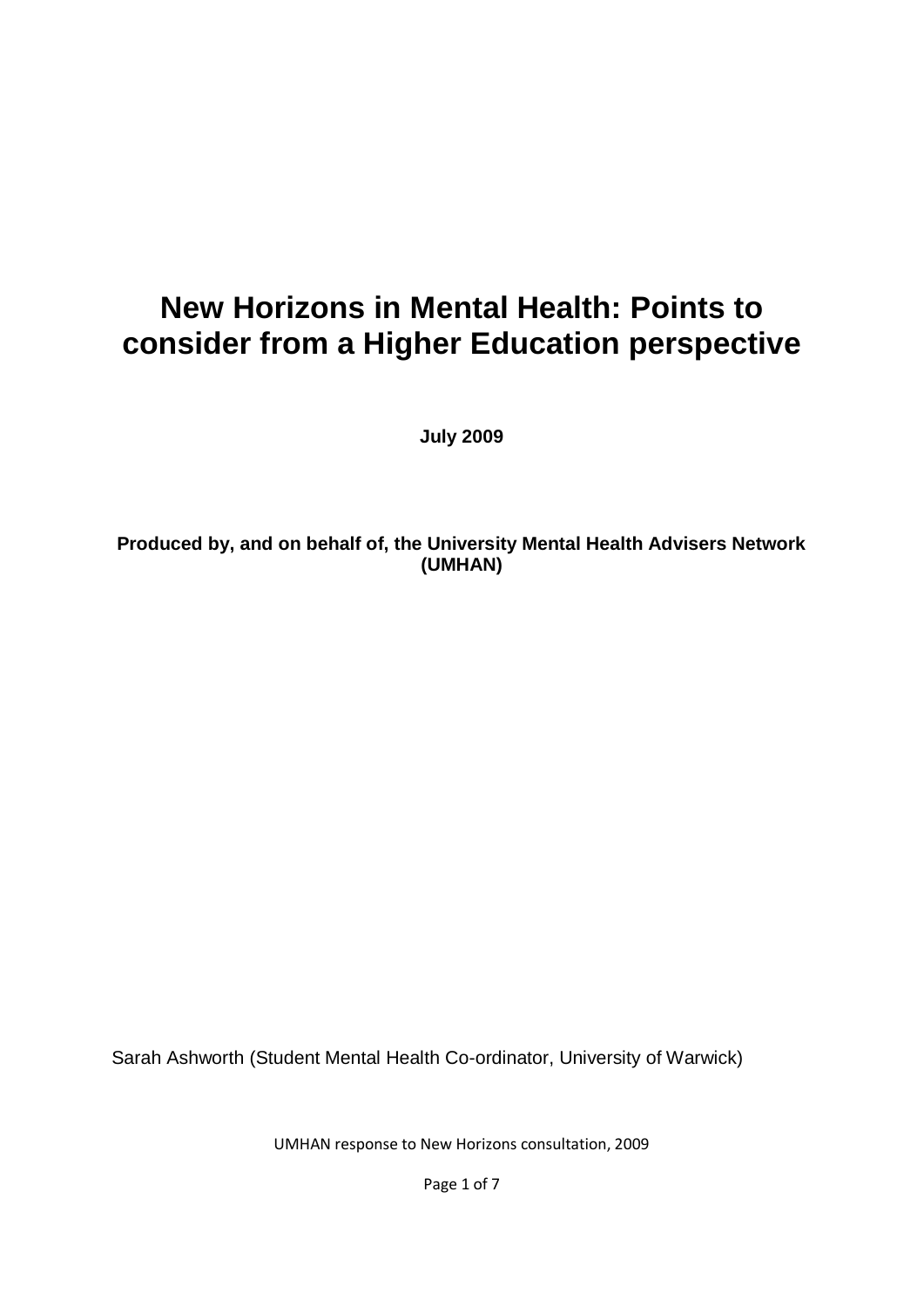## **MENTAL HEALTH PROMOTION & EQUALITY OF OPPORTUNITY:**

- 1 Reducing stigma at an earlier age by introducing the concept of mental health into school settings, including information on activities which promote mental health and greater encouragement for young people to partake in these activities including wider promotion of mental wellbeing in the wider population. The Royal College of Psychiatrists' 2003 report into the mental health of students recommended that mental health promotion should be addressed in HE settings<sup>1</sup> – but arguably this should be rolled out in secondary or even primary schools?
- 2 One of the running themes of the National Service Framework for Mental Health is mental health promotion. There are examples of local campaigns which ensure quality of information and awareness-raising in relation to mental health, although this has tended to be dominated by the provision of information, materials/selfhelp information, or leaflets on general mental health issues alone (for example, campaigns to raise awareness around specific issues such as Eating Disorders Awareness Week or World Mental Health Day). Various studies, such as that by the Royal College of Psychiatrists and Heads of University Counselling Services, indicate that years of information-giving alone is not improving the mental health of student populations. Mental health promotion should therefore move beyond information-giving and address social and cultural barriers to mental health.
- 3 When considering the focus on healthy, independent living and quality of life such ideas often seem to be very vaguely constructed, and it is therefore difficult for service providers to know what they are aiming for, and for anyone else to know when they have achieved it. It may then be helpful to look outside of mental health services and give consideration to how these things are constructed in society more generally. The most obvious point which is often raised is about employment, but there is rarely an explicit link made to education, and an explicit link to HE is even rarer.
- 4 Therefore, consideration should be given toward forging greater links with HEI's, and in supporting young people with mental health difficulties to undertake educational qualifications, at a level comparable to their peers. This might include, for example, making sure that students with mental health difficulties are routinely made aware of their entitlement to apply for the Disabled Student Allowance (DSA), as most are currently unaware of this, and are therefore missing out on important sources of support. Students with mental health difficulties would also benefit from being made aware of their rights under the Disability Discrimination Act, and be supported in negotiating with HEI's what adjustments they can expect to be made.
- 5 There could also be consideration given to the needs of students as carers. It is often assumed students will help or support someone in their family who is affected by a mental health difficulty, but for those students who are in the position of carers, there may be very little consideration given to their own needs for support.

UMHAN response to New Horizons consultation, 2009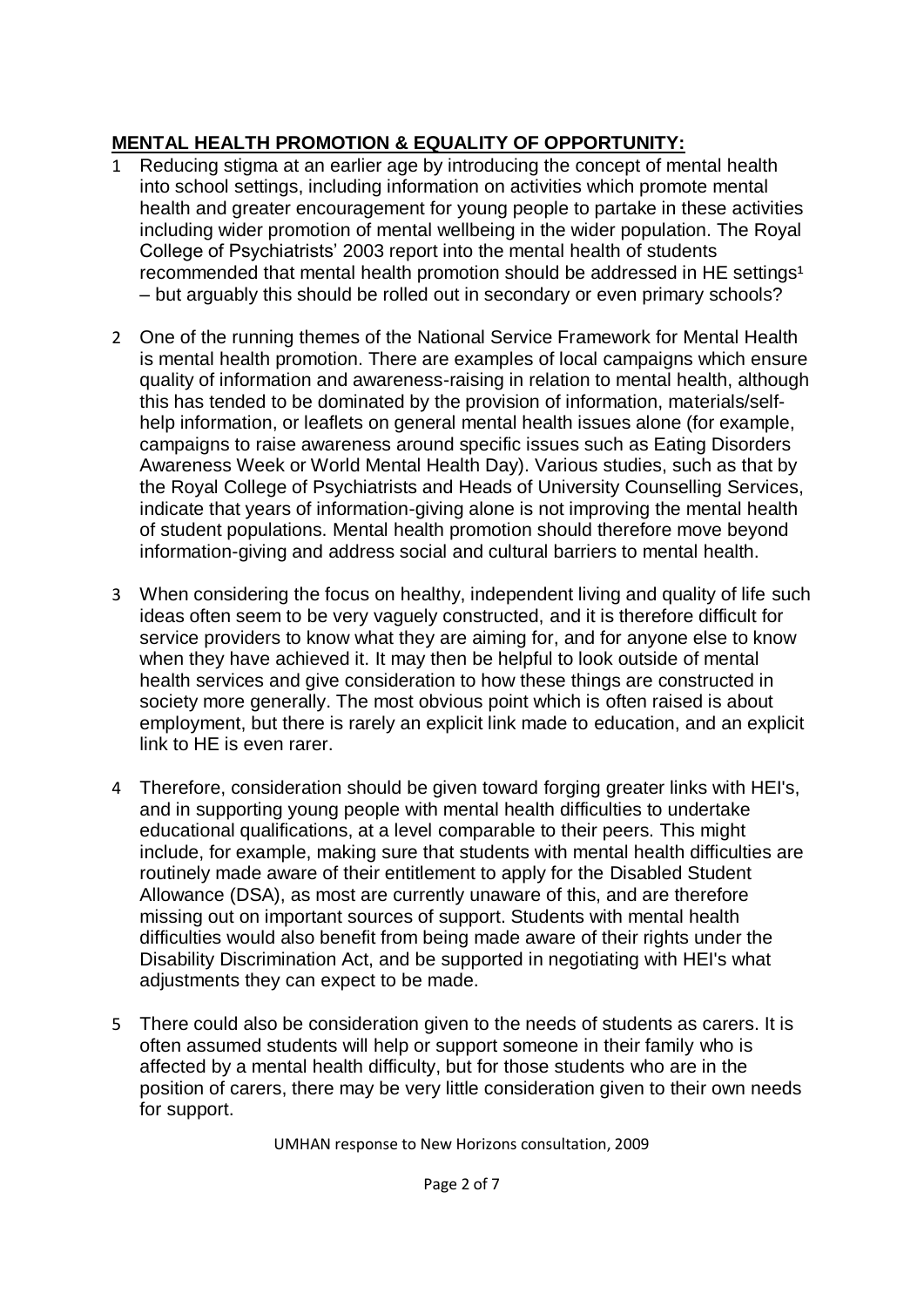6 The National Service Framework for Mental Health required organisations to combat discrimination against individuals and groups with mental health difficulties and promote their social inclusion (standard 1), improve access to assessment and treatment (standard 2), develop action plans for employment, education, training or other occupations in care plans (standard 5) and develop early intervention and suicide prevention strategies (standard 7). Given that the peak age of initial onset of psychiatric disorders like schizophrenia and bi-polar disorder is between the ages of 18-30 and that other mental health difficulties are likely to be at their most acute between the ages of 16-25 (affecting between 1 in 7 and 1 in 5 people) there ought to have been some emphasis on the development of Health and Social services for people within these age ranges. More importantly, as approximately 43% of people between these peak age ranges are in some form of Higher Education, there ought to have been some congruence between the Health and Education sectors to target services specifically for students in Higher Education. Two areas given further attention here are regarded as traditional approaches to student mental health – access to treatment (standards 2 and 7) and mental health promotion (standard 1).

## **EARLY INTERVENTION:**

- 7 There are over 400,000 students accepted onto undergraduate courses each year, of which the Royal College of Psychiatrists estimate from 2003 indicates 1 in 4 will experience mental health difficulties at some point during the course of their study. Early Intervention in Psychosis is an example of good practice with regard the early treatment of individuals who may be at risk of developing psychosis - but excludes young people who are at risk of developing other mental health problems including anxiety, depression, self-harm, suicidal ideation/behaviour, personality disorders and eating disorders.
- 8 Further, the RCP acknowledges that there has been a progressive narrowing in recent years of access to mental health services, for which the focus has been on treating people with severe mental illness, may have resulted in an increased tendency for students with moderate mental health problems instead to seek pastoral academic support and referral to University counselling services. Unfortunately, pressures on mental health services have coincided with increased pressures on University resources.

#### **IMPROVED CARE PATHWAYS & COMMUNICATION BETWEEN STATUTORY SERVICES, UNIVERSITIES & FAMILIES:**

9 Clearer care pathways, particularly when considering the transition from child to adult services. Transition from CAMHS to adult services can be particularly difficult for young people, particularly when this time corresponds with the transition from school to higher education. Therefore, improved links between CAMHS and adult services would benefit students.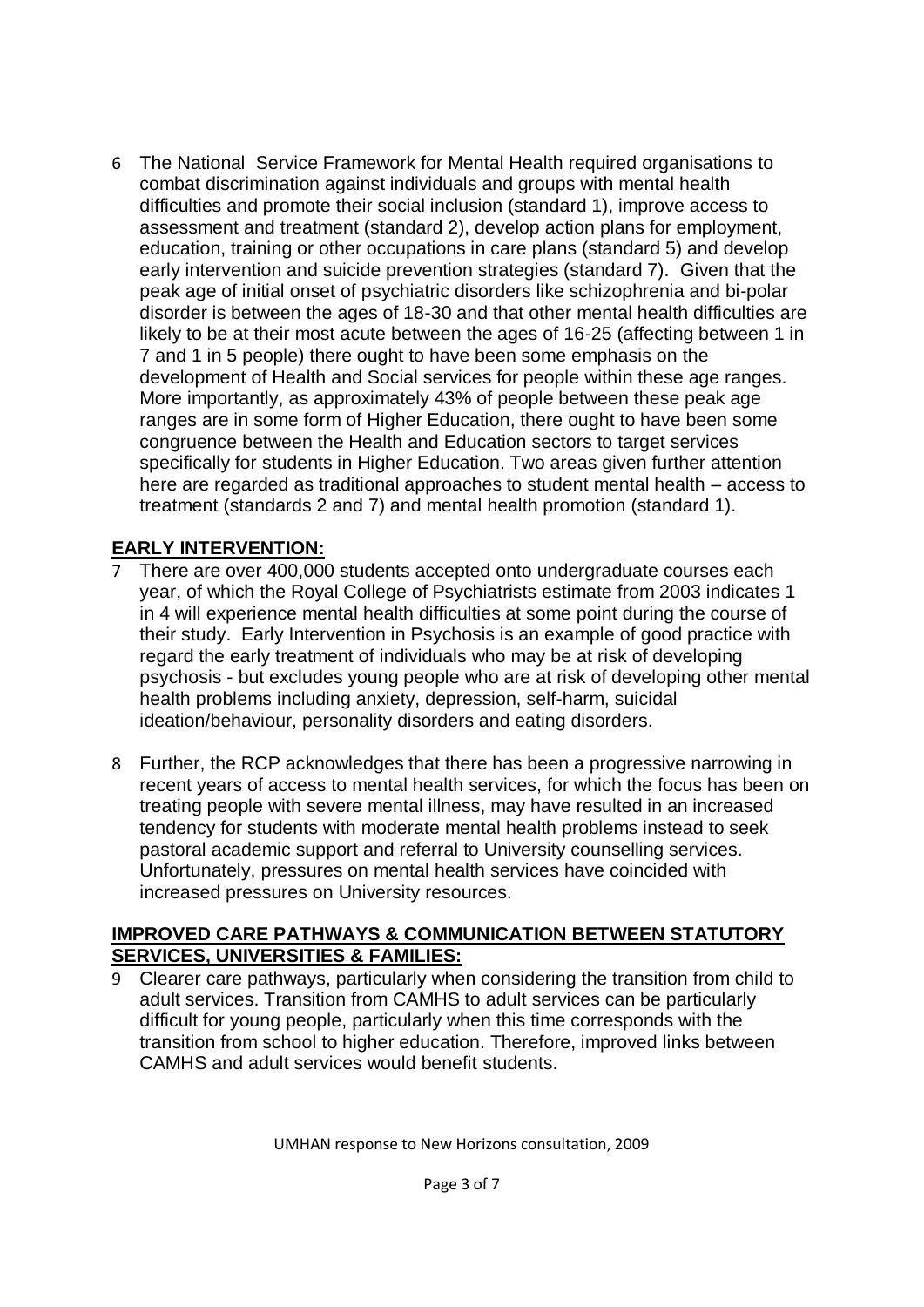- 10 The RCP report recommends that funding bodies must ensure that services which support the mental health of students are adequately resourced to meet the needs of the growing HEI student population. In addition, when considering that the seasonal influx of students can increase the local population from anywhere between 2,000 (Lampeter) to 40,000 (Manchester), during term time, it would make sense for local Health and Social Care Services to employ additional part-time staff during term time, to provide adequate cover for the transitory population of students.
- 11 The Responses and Prevention in Student Suicide report from 2007² found that not all university/college support services seemed to communicate effectively. Information sharing protocol between universities and local health services should therefore be improved and standardised. For example, some University Mental Health Advisors/Coordinators are able to refer students directly to Crisis Resolution and Home Treatment Teams, Community Mental Health Teams and/or Early Intervention in Psychosis teams – whereas other University Mental Health Advisors/Coordinators are reliant on the student's GP to make a referral. Given that students in higher education are a high risk age group for onset of serious mental illness, it would be useful to forge improved links between universities and Early Intervention services for first experiences of psychosis in particular.
- 12 The RCP recommends the development of a local network is required to ensure shared policies, cooperation and communications between HEI health and counselling services, primary and secondary mental health services and relevant agencies.
- 13 There are considerable difficulties with regard students not being permitted to be registered with two GPs. Having to see a consultant at home, when they are registered with a consultant on campus and vice versa. The RCP 2003 report acknowledged that there may be a lack of coordination between home and college GPs with failures of communication compounding the student's difficulties. Students with pre-existing psychiatric disorders sometimes arrive at college without local services having been informed of their need for support and treatment. Later, students who have been incapacitated by psychiatric disorder might be sent home to obtain treatment, but home services might not be geared to provide this in the time scale of the academic calendar.
- 14 Even when referrals are accepted, the relatively slow response of mental health services might fail the student because of the structure of the academic year. At worst, the student may have left college for a vacation before the appointment was available. Therefore, we consider that statutory mental health services who are involved with supporting/treating students with mental health difficulties should take greater responsibility for the seamless referral to mental health services in the place where the student chooses to study, and also to offer enhanced availability of mental health services to students when they return home during vacations.

UMHAN response to New Horizons consultation, 2009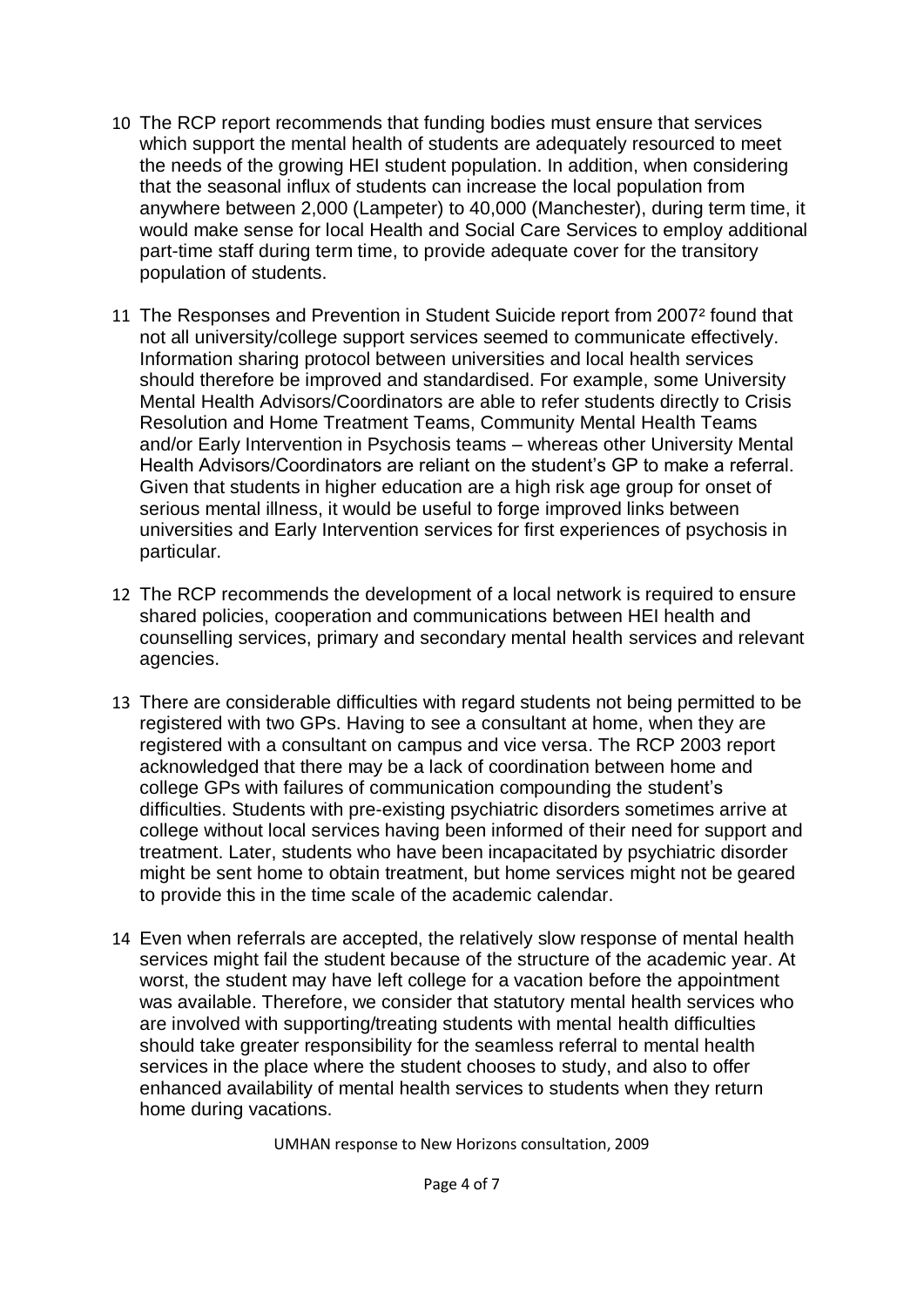- 15 The RCP recommended the active use of the Care Programme Approach to ensure effective collaboration in the student's treatment between the student, university support services, college and home GP and mental health workers, carers identified by the student and so on.
- 16 When statutory services are alerted to a student experiencing difficulties with their mental health, there can sometimes be little emphasis given to the information provided by housemates or siblings of the student , who may have a greater awareness and understanding of the lifestyle and recent changes which may be a factor affecting the student's mental health than the "nearest relative".
- 17 As regards monitoring the care for students, there is currently no mechanism for health/social services to record "student" data and therefore monitor it. Perhaps this would also be something for you to enforce with health/social care services?
- 18 RaPPS findings also indicate that a substantial proportion of student suicides occur during transitional periods, e.g. at the start or towards the end of the academic year, highlighting the earlier point acknowledging the difficulties of transitions for many students. Possible strategies could include the review of the availability of resources during these key periods (April to June, August to October); developing links between schools/ colleges with HEI's to ensure that they are made aware of their entitlements and the level of support they can expect to receive, as at times this can differ from FE. Promoting positive messages about mental well being in schools may further encourage those with emerging problems to access services.

### **IMPROVED PROVISION OF PSYCHOLOGICAL SERVICES:**

- 19 It is understood that mental health difficulties amongst the student population is increasing in terms of numbers of students presenting with mental health difficulties and the complexity of those difficulties. Given these increases, there can be a frustration in identifying the mental health support needs of students when there are limitations to the treatment options available through statutory services. There should therefore be an improved provision of statutory, specialist mental health services for students with mental health difficulties/disabilities.
- 20 The RCP report recognised that the long waiting periods for access to specialised NHS psychological treatment services are a particular problem. For these reasons, university mental health support and counselling services are often expected to provide specialised psychological therapies and few have sufficient resources to offer treatments to all students who need them.
- UMHAN response to New Horizons consultation, 2009 21 The RaPPS study recommends that mental health services should be made more attractive to the student population, particularly young men – as many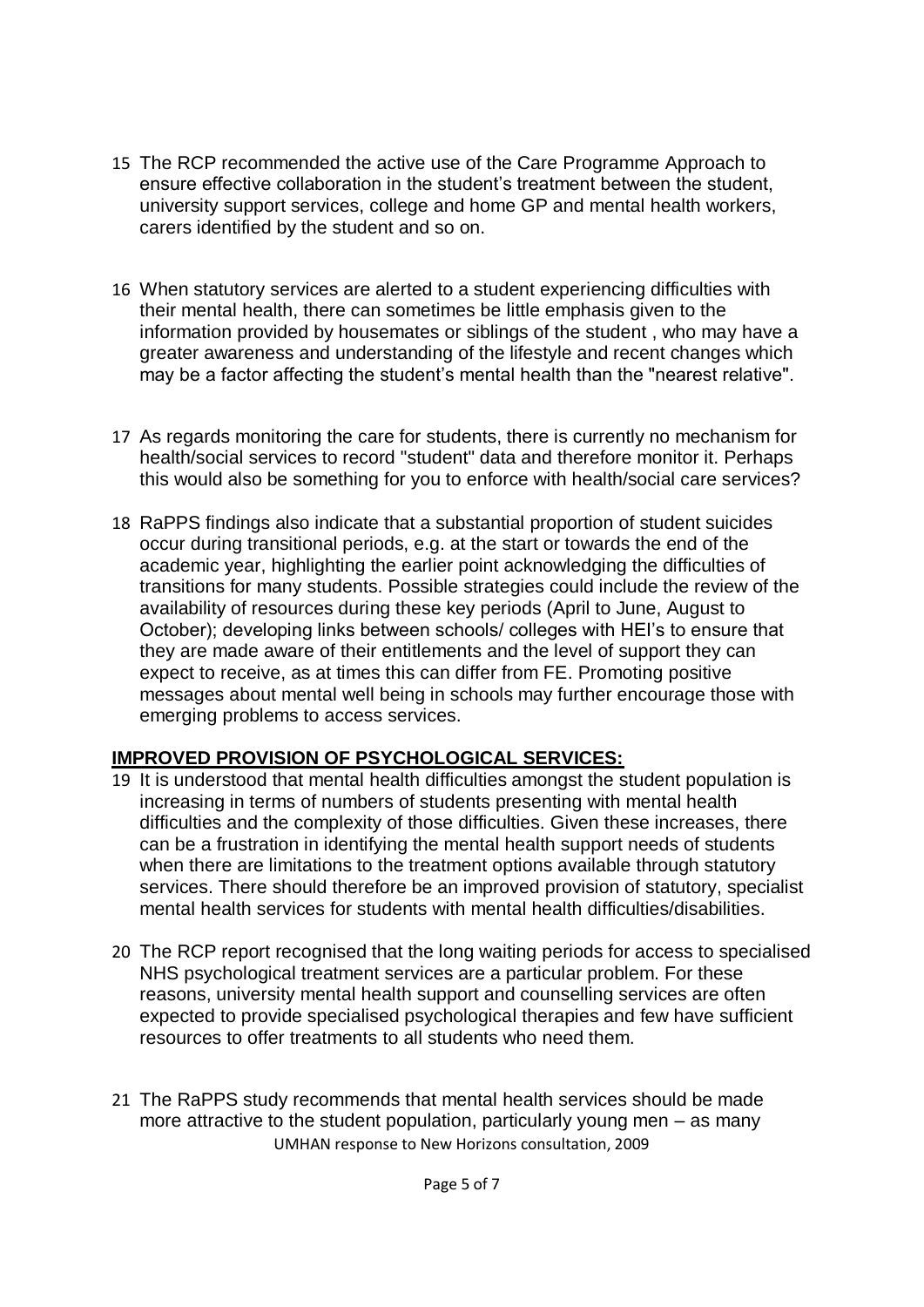students are concerned about the stigma associated with the use of University or NHS support services. Most students included in this research were young men in their early twenties. In two-thirds of the case studies, they had been diagnosed with a mental health problem at time of their death and in most cases these problems had emerged while they were students. Seeking the opinions of students regarding how services could be improved would therefore be necessary.

- 22 Although the Improving access to Psychological Therapies Programme (IAPT) is being rolled out across the country, there are considerable differences in areas where IAPT is well established, and other areas where it is in the initial stages of recruitment of staff. Currently, IAPT is available in only 35 out of 152 PCTs.<sup>3</sup> For many students, living in areas where IAPT is not available or in its infancy, the provision of psychological services is relatively poor, with waiting lists for referral to psychological services of 18 months or more in some cases. Many students have an expectation that if they see their doctor, they can be referred for counselling/psychology services relatively quickly, when in reality, this is too frequently not the case.
- 23 Whilst the IAPT programme is likely to benefit students in Higher Education as well as the rest of the population, specific issues related to engaging with the student population will need to addressed. Access to therapeutic services (NHS or University-based) or equivalent support groups, is influenced by a number of factors; both personal preference and the severity of a student's mental health difficulties, the cost (financial and emotional) involved in attending, loss of motivation, lack of conviction and self-esteem to engage, the length of sessions, cultural appropriateness, the student's resources (while studying full-time), immediate stressors, the fluctuating course of mental health problems, legal and administrative concerns as well as being deemed ready for counselling or therapy.
- 24 Although the computerised cognitive behavioural programmes of Beating the Blues and Fear Fighter are being made increasingly available, they are designed for the general population and anecdotal evidence from students who have been prescribed either programme suggests that the attractiveness and efficacy of these programmes amongst some the student population may be relatively poor.
- 25 The RCP recommended that, where there are a large number of students, the local PCT should develop a mental health strategy in consultation with university health and counselling services. This may require a needs assessment and option appraisal for the design of NHS treatment services, including psychological therapy and substance misuse services, sensitive to the needs of students in terms of their developmental stage and the structure of their academic year.
- 26 Waiting times for consultant psychiatry appointments are frequently up to 11 weeks long; considering the University term lasts for 10 weeks, it is not unusual

UMHAN response to New Horizons consultation, 2009